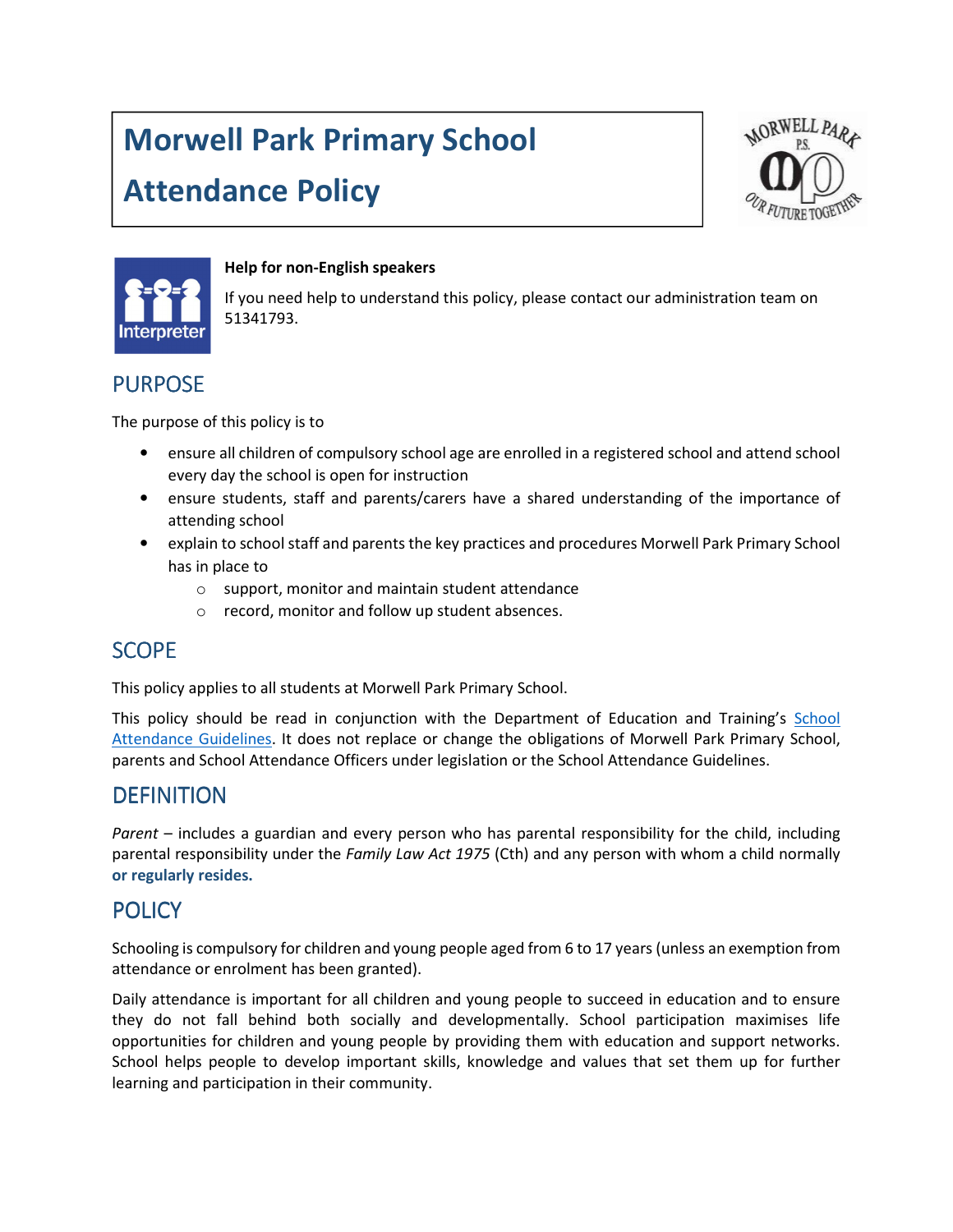Students are expected to attend Morwell Park Primary School during normal school hours every day of each term unless:

- there is an approved exemption from school attendance for the student
- the student has a dual enrolment with another school and has only a partial enrolment in Morwell Park Primary School, or
- the student is registered for home schooling and has only a partial enrolment in Morwell Park Primary School for particular activities.

Both schools and parents have an important role to play in supporting students to attend school every day.

Morwell Park Primary School believes all students should attend school all day, every day when the school is open for instruction and is committed to working with its school community to encourage and support full school attendance.

Our school will identify individual students or cohorts who are vulnerable and whose attendance is at risk and/or declining and will work with these students and their parents to improve their attendance through a range of interventions and supports.

Students are committed to attending school every day, arriving on time and are prepared to learn. Our students are encouraged approach a teacher and seek assistance if there are any issues that are affecting their attendance.

Morwell Park Primary School parents are committed to ensuring their child/children attend school on time every day when instruction is offered, to communicating openly with the school and providing valid explanations for any absence.

Parents will communicate with the relevant staff at Morwell Park Primary School about any issues affecting their child's attendance and work in partnership with the school to address any concerns.

Parents will provide a reasonable explanation for their child's absence from school and endeavour to schedule family holidays, appointments and other activities outside of school hours.

#### Supporting and promoting attendance

Morwell Park Primary School's Student Wellbeing and Engagement Policy supports student attendance.

Our school also promotes student attendance by offering daily breakfast club, Class Dojo, access to Ready Room and Social Worker, providing clean uniforms for students.

#### Recording attendance

Morwell Park Primary School must record student attendance twice per day. This is necessary to:

- meet legislative requirements
- discharge Morwell Park Primary School's duty of care for all students

Attendance will be recorded by classroom teacher at the start of the school day and after lunch using [CASES21/eCASES or compatible third party software].

If students are in attendance at a school approved activity, the teacher in charge of the activity will record them as being present.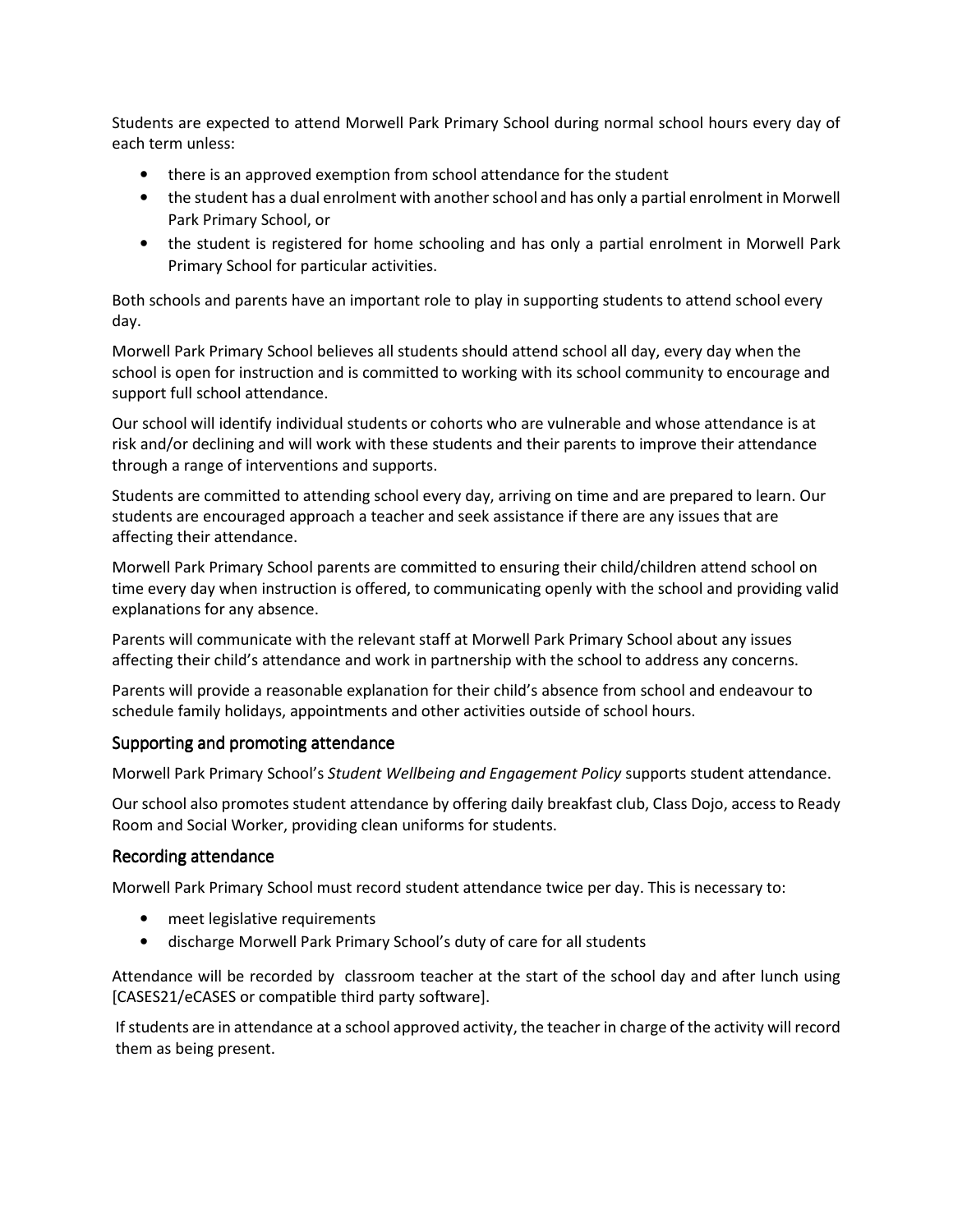#### Recording absences

For absences where there is no exemption in place, a parent must provide an explanation on each occasion to the school.

Parents should notify Morwell Park Primary School of absences by:

• contacting reception if it is an unplanned absence, informing the classroom teacher if it is a planned absence - this communication can be done via a phone call of on SeeSaw.

If a student is absent on a particular day and the school has not been previously notified by a parent, or the absence is otherwise unexplained, Morwell Park Primary School will notify parents by a SeeSaw notification message/ email/telephone. Morwell Park Primary School will attempt to contact parents as soon as practicable on the same day of the unexplained absence, allowing time for the parent to respond.

If contact cannot be made with the parent (due to incorrect contact details), the school will attempt to make contact with any emergency contact/s nominated on the student's file held by the school, where possible, on the day of the unexplained absence.

Morwell Park Primary School will keep a record of the reason given for each absence. The Principal will determine if the explanation provided is a reasonable excuse for the purposes of the parent meeting their responsibilities under the Education Training Reform Act 2006 and the School Attendance Guidelines.

If Morwell Park Primary School considers that the parent has provided a reasonable excuse for their child's absence the absence will be marked as 'excused absence'.

If the school determines that no reasonable excuse has been provided, the absence will be marked as 'unexcused absence'.

The Principal has the discretion to accept a reason given by a parent for a student's absence. The Principal will generally excuse:

- medical and dental appointments, where out of hours appointments are not possible or appropriate
- bereavement or attendance at the funeral of a relative or friend of the student, including a student required to attend Sorry Business
- school refusal, if a plan is in place with the parent to address causes and support the student's return to school
- cultural observance if the parent/carer notifies the school in advance
- family holidays where the parent notifies the school in advance

If no explanation is provided by the parent within 10 school days of an absence, it will be recorded as an 'unexplained absence' and recorded on the student's file.

Parents will be notified if an absence has not been excused.

#### Managing non-attendance and supporting student engagement

Where absences are of concern due to their nature or frequency, or where a student has been absent for more than five days, Morwell Park Primary School will work collaboratively with parents, the student, and other professionals, where appropriate, to develop strategies to improve attendance, including:

- establishing an Attendance Student Support Group
- implementing a Return to School Plan